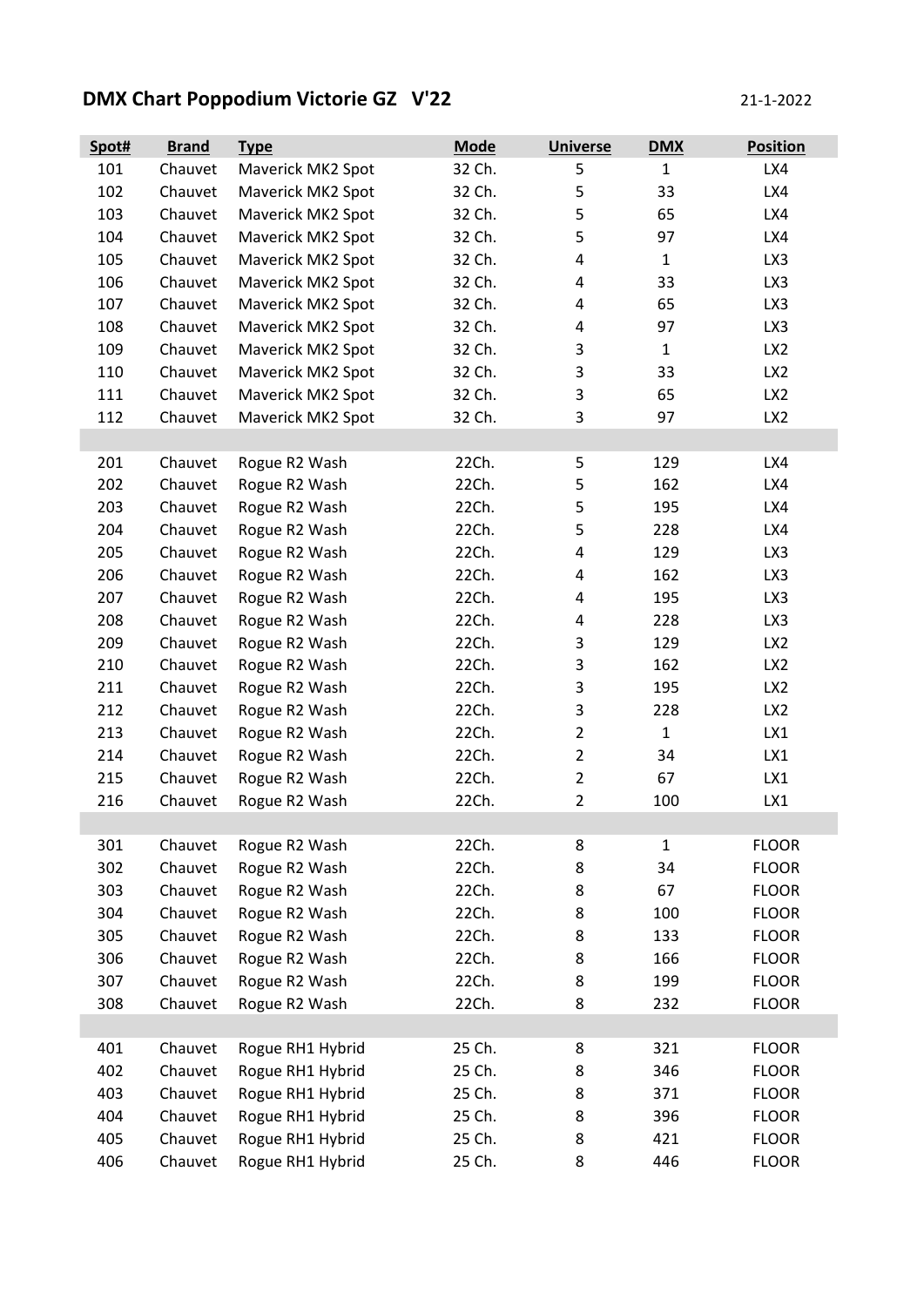| Spot# | <b>Brand</b> | <b>Type</b>          | <b>Mode</b>           | <b>Universe</b> | <b>DMX</b>   | <b>Position</b>    |
|-------|--------------|----------------------|-----------------------|-----------------|--------------|--------------------|
| 501   | Chauvet      | Rogue R2 Wash        | 22Ch.                 | 6               | $\mathbf{1}$ | <b>Hall Grid</b>   |
| 502   | Chauvet      | Rogue R2 Wash        | 22Ch.                 | 6               | 34           | <b>Hall Grid</b>   |
| 503   | Chauvet      | Rogue R2 Wash        | 22Ch.                 | 6               | 67           | <b>Hall Grid</b>   |
| 504   | Chauvet      | Rogue R2 Wash        | 22Ch.                 | 6               | 100          | Hall Grid          |
| 505   | Chauvet      | Rogue R2 Wash        | 22Ch.                 | 6               | 133          | Hall Grid          |
| 506   | Chauvet      | Rogue R2 Wash        | 22Ch.                 | 6               | 166          | <b>Hall Grid</b>   |
| 507   | Chauvet      | Rogue R2 Wash        | 22Ch.                 | 6               | 199          | <b>Hall Grid</b>   |
| 508   | Chauvet      | Rogue R2 Wash        | 22Ch.                 | $\mathbf{1}$    | 101          | Hall SR            |
| 509   | Chauvet      | Rogue R2 Wash        | 22Ch.                 | $\mathbf{1}$    | 134          | Hall SR            |
| 510   | Chauvet      | Rogue R2 Wash        | 22Ch.                 | $\mathbf{1}$    | 167          | Hall SR            |
| 511   | Chauvet      | Rogue R2 Wash        | 22Ch.                 | $\mathbf{1}$    | 200          | Hall SL            |
| 512   | Chauvet      | Rogue R2 Wash        | 22Ch.                 | $\mathbf{1}$    | 233          | Hall SL            |
| 513   | Chauvet      | Rogue R2 Wash        | 22Ch.                 | $\mathbf{1}$    | 266          | Hall SL            |
|       |              |                      |                       |                 |              |                    |
| 601   | Chauvet      | Colordash Par HEX 12 | 8 Ch.                 | $\mathbf{1}$    | 331          | <b>Balcony Par</b> |
| 602   | Chauvet      | Colordash Par HEX 12 | 8 Ch.                 | $\mathbf{1}$    | 339          | <b>Balcony Par</b> |
| 603   | Chauvet      | Colordash Par HEX 12 | 8 Ch.                 | $\mathbf{1}$    | 347          | <b>Balcony Par</b> |
| 604   | Chauvet      | Colordash Par HEX 12 | 8 Ch.                 | $\mathbf{1}$    | 355          | <b>Balcony Par</b> |
| 605   | Chauvet      | Colordash Par HEX 12 | 8 Ch.                 | $\mathbf{1}$    | 363          | <b>Balcony Par</b> |
| 606   | Chauvet      | Colordash Par HEX 12 | 8 Ch.                 | $\mathbf{1}$    | 371          | <b>Balcony Par</b> |
| 607   | Chauvet      | Colordash Par HEX 12 | 8 Ch.                 | $\mathbf{1}$    | 379          | <b>Balcony Par</b> |
| 608   | Chauvet      | Colordash Par HEX 12 | 8 Ch.                 | $\mathbf{1}$    | 387          | <b>Balcony Par</b> |
|       |              |                      |                       |                 |              |                    |
| 1001  | Martin       | Atomic 3000          | 4 Ch.                 | 4               | 435          | LX3                |
| 1002  | Martin       | Atomic 3000          | 4 Ch.                 | 3               | 371          | LX <sub>2</sub>    |
| 1003  | Martin       | Atomic 3000          | 4 Ch.                 | 3               | 375          | LX <sub>2</sub>    |
|       |              |                      |                       |                 |              |                    |
| 2001  | Chauvet      | Strike 9             | 9 Ch.                 | 4               | 417          | LX3                |
| 2002  | Chauvet      | Strike 9             | 9 Ch.                 | 4               | 426          | LX3                |
| 2003  | Chauvet      | Strike 9             | 9 Ch.                 | 3               | 353          | LX <sub>2</sub>    |
| 2004  | Chauvet      | Strike 9             | 9 Ch.                 | 3               | 362          | LX <sub>2</sub>    |
| 2005  | Chauvet      | Strike 9             | 9 Ch.                 | $\overline{2}$  | 289          | LX1                |
| 2006  | Chauvet      | Strike 9             | 9 Ch.                 | $\overline{2}$  | 298          | LX1                |
|       |              |                      |                       |                 |              |                    |
| 3001  | Generic      | Dimmer               | <b>ACL</b>            | $\mathbf{1}$    | 429          | LX3                |
| 3002  | Generic      | Dimmer               | <b>ACL</b>            | $\mathbf{1}$    | 419          | LX <sub>2</sub>    |
|       |              |                      |                       |                 |              |                    |
| 4001  | Generic      | Dimmer               | <b>Front Fresnell</b> | $\mathbf{1}$    | 401          | Fronttruss         |
| 4002  | Generic      | Dimmer               | <b>Front Fresnell</b> | $\mathbf{1}$    | 402          | Fronttruss         |
| 4003  | Generic      | Dimmer               | <b>Front Fresnell</b> | $\mathbf{1}$    | 403          | Fronttruss         |
| 4004  | Generic      | Dimmer               | <b>Front Fresnell</b> | $\mathbf{1}$    | 404          | Fronttruss         |
| 4005  | Generic      | Dimmer               | <b>Front Fresnell</b> | $\mathbf{1}$    | 405          | Fronttruss         |
| 4006  | Generic      | Dimmer               | <b>Front Fresnell</b> | $\mathbf{1}$    | 406          | Fronttruss         |
| 4007  | Generic      | Dimmer               | <b>Front Profile</b>  | $\mathbf{1}$    | 407          | Fronttruss         |
| 4008  | Generic      | Dimmer               | <b>Front Profile</b>  | $\mathbf{1}$    | 408          | Fronttruss         |
| 4009  | Generic      | Dimmer               | <b>Front Profile</b>  | $\mathbf{1}$    | 409          | Fronttruss         |
| 4010  | Generic      | Dimmer               | <b>Front Profile</b>  | $\mathbf{1}$    | 410          | Fronttruss         |
| 4011  | Generic      | Dimmer               | <b>Front Profile</b>  | $\mathbf{1}$    | 411          | Fronttruss         |
| 4012  | Generic      | Dimmer               | <b>Front Profile</b>  | $\mathbf{1}$    | 412          | Fronttruss         |